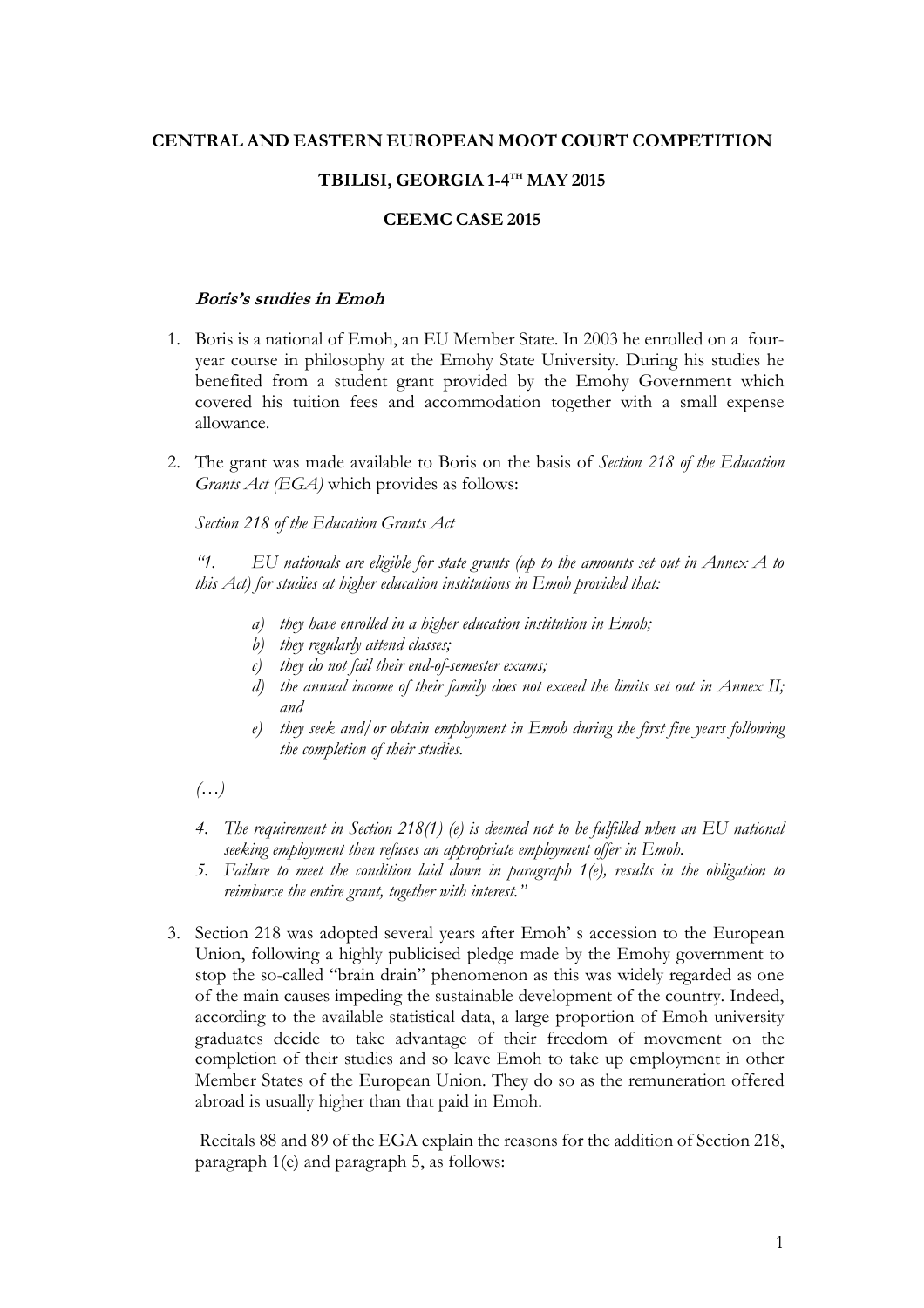*"(88) In the course of the last decade and, in particular since Emoh took up membership of the European Union, it has experienced the negative effects of an unprecedented phenomenon, whereby a significant proportion of young professionals leave the country upon completion of their university education in search of employment abroad. This has resulted in shortages of young professionals in a variety of sectors of the economy, a fact that seriously hampers Emoh's sustainable development.* 

*(89) While investing in education remains a top priority in Emoh, such investment has had little impact on the competitiveness and the sustainable development of the economy due to the phenomenon described in the recital 88. Therefore, it is deemed necessary to ensure that any young professional who has benefited from the financial support of the State in order to complete their university education should accordingly be required, for a period of five years, to seek and/or obtain employment in Emoh."*

- 4. During his studies, Boris had a short-lived relationship with a fellow student who died tragically giving birth to their son Xela in 2004. Xela has his father's nationality. Boris was awarded full custody of Xela in 2007.
- 5. In 2007 Boris also graduated from university. He immediately sought employment in Emoh and signed up with his local job centre. He was twice offered a job as a philosophy teacher in a high school in a remote part of the country, both offers he turned down due to terms and conditions including the low pay offered and the remoteness of the school. As a result Boris subsequently lost his right to unemployment benefits and found himself without regular income. Thus, in January 2008, he decided to leave Emoh with Xela and settle down in Osorrab, another Member State of the European Union.
- 6. After discovering Boris's departure, the Minister for Education adopted a decision on the basis of Section 218 (5) EGA, ordering Boris to reimburse the full student grant, together with interest, due to his failure to satisfy the condition laid down in Section 218, paragraphs 1(e) and (4).
- 7. Boris was unsuccessful in his challenge of the Minister's decision before the Emohy Administrative Court and so appealed to the Emohy Supreme Administrative Court arguing that, as an EU citizen who had moved to another Member State and so was entitled to rely on EU law, the aforementioned provisions of the EGA were contrary to EU law. He relied in particular on a breach of Articles 20, 21 and/or 45 TFEU submitting that:
	- the condition laid down in Section 218, (1)(e) EGA which limited his freedom to move to another Member State in order to live and seek employment was in breach of EU law;
	- that, even if the national measure is non-discriminatory, (1) it still constituted a manifest restriction to free movement which could not be justified by any of the policy objectives stated by the Emohy government and (2) was, in any event, disproportionate;
	- that there was no legitimate objective of public interest capable of justifying this type of restriction to free movement; and that, in any event, the measure was disproportionate in terms of its time span, its severity and the ability to take less restrictive measures.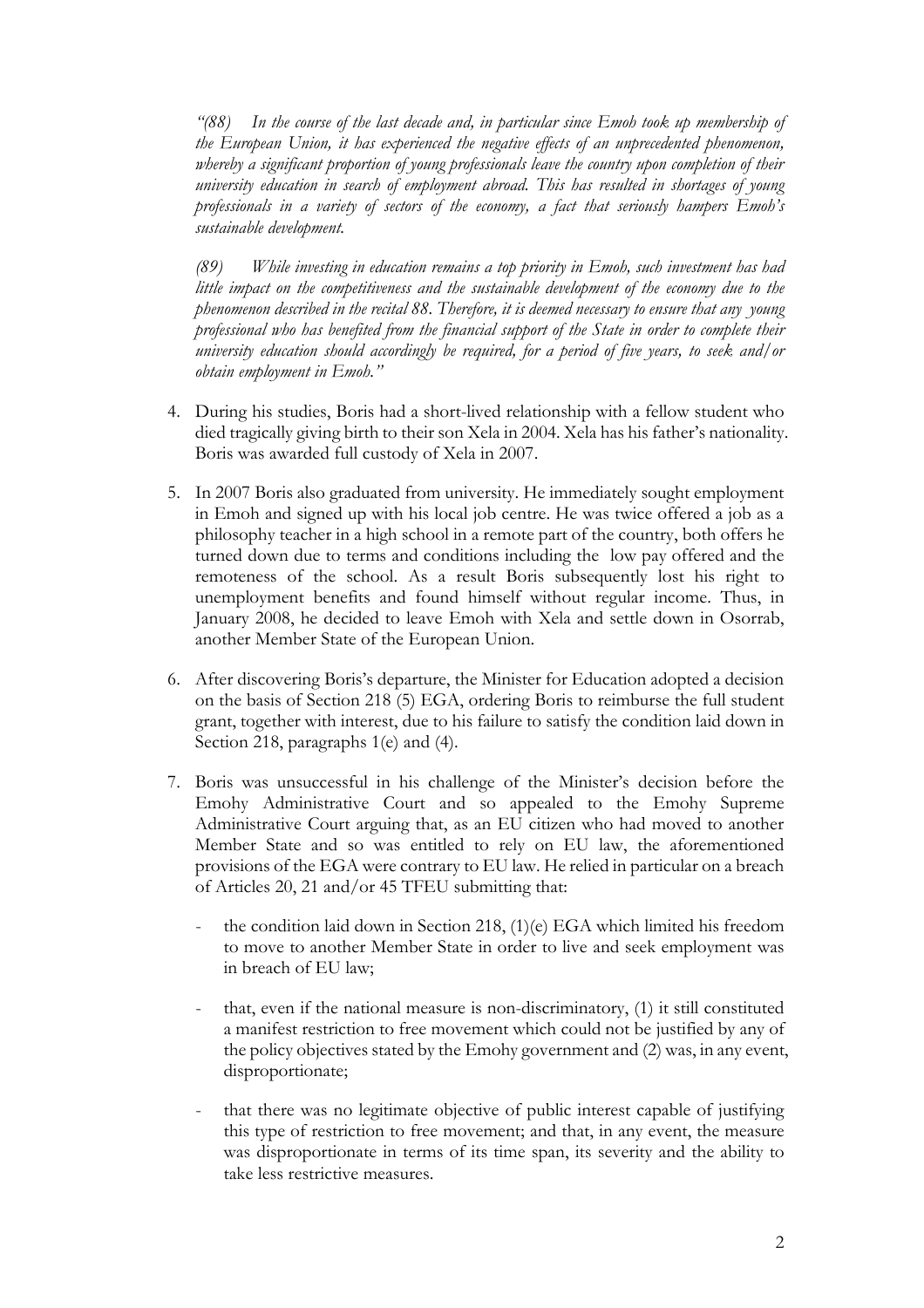8. The Minister for Education strongly opposed the claim, submitting that, as Boris was a national of Emoh who had not exercised his free movement rights when he received the funding in question, he could not now invoke EU citizenship and therefore EU law did not apply.

In the alternative even if EU law was applicable:-

- the measure at issue did not restrict Boris's free movement rights;
- the measure was essential to the economic development of Emoh in that it provided a guarantee that any funding awarded to students will later both contribute to the Emohy economy and the solidarity from which they benefitted as a student;
- moreover, the measure should be deemed both necessary and proportionate.
- that none of the case-law invoked by Boris, (such as *Prinz and Seeberger* and *Commission v Netherlands*), was applicable to the case in hand, since the national measure at issue laid down no residence requirement.
- 9. In those circumstances, the Emohy Supreme Administrative Court decided to stay the proceedings and refer the following question to the Court of Justice:

*"Do Articles 20, 21 and/or 45 TFEU preclude a national measure, which requires students who have benefited from a state grant for studies in a higher education institution in a Member State to seek and/or obtain employment in that Member State during the first five years immediately following the completion of their studies, failing which they are required to reimburse the whole amount of the grant, together with interest?"* 

### **Boris's arrival in Osorrab**

- 10. Several months after Boris moved to Osorrab with Xela in January 2008 he secured a 3-month non-paid internship at a research centre, which provided him and his son with accommodation, free of charge, for the duration of the internship. Unfortunately Boris's hopes for securing a job at the centre after the end of the internship did not materialise and his ensuing job search also proved futile. He did not register at his local job centre during this time.
- 11. In the meantime Boris relied on the financial support of his parents, who had been sending him a small monthly allowance. In order to supplement this income, Boris briefly worked for two weeks as a waiter at a bistro. He signed no employment contract having orally agreed with the bistro owner that he would work on a tips only basis. Boris never declared any of this income to the Osorrab authorities.
- 12. In June 2009, as he continued to be unable to find stable employment, Boris is filed two applications with the Osorrabian authorities, the first requesting unemployment benefits and the second seeking social housing.
- 13. After examining his request, the authorities rejected both applications on the basis of *Section 66 of the Social Assistance Act ('SAA')***,** according to which:

*Section 66*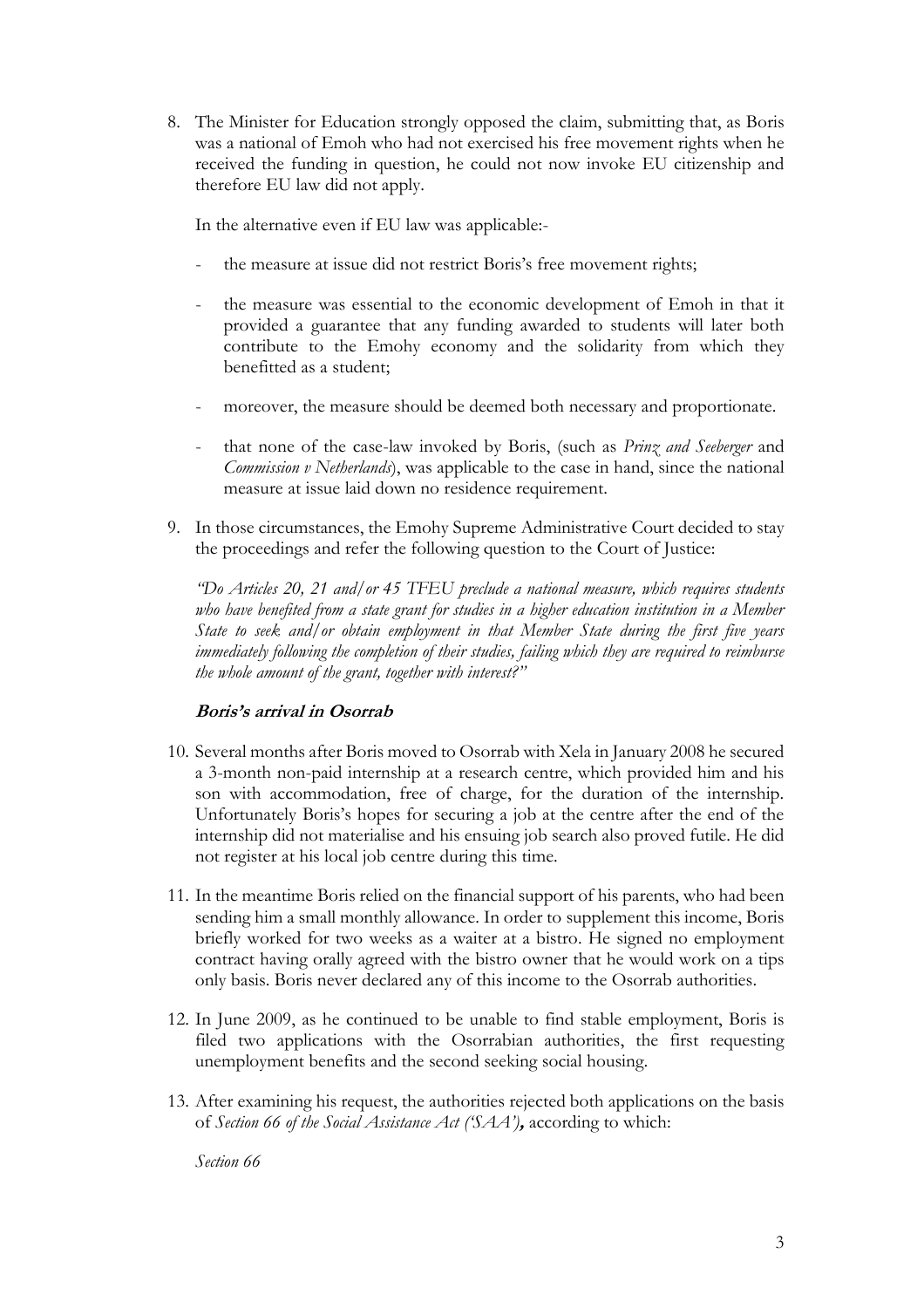*"1. All nationals of Ossorab and other EU Member States are eligible to receive unemployment benefits, provided they:*

- *a) have worked in Osorrab uninterruptedly for a period of at least six months in the course of the last twelve months preceding the application; and*
- *b) are not entitled to unemployment benefits in another Member State.*

*2. All nationals of Ossorab and other EU Member States are eligible to apply for social housing provided they:*

- *a) are workers or self-employed persons; and*
- *b) have resided lawfully in Ossorab in the course of the last two years preceding their application.*
- 14. Section 66 SAA was adopted by Osorrab's new government as one of its first legislative initiatives upon entering into power. A central pillar of the government's election campaign had been its pledge to curb the so-called 'benefit tourism' from poorer EU Member States.
- 15. In the decision rejecting Boris's application, the Osorrabian authorities stated that:
	- his alleged activities did not satisfy the minimum criteria set out for the receipt of unemployment benefits in Section 66 SSA ( paragraph 1, first indent);
	- at the time of the application, Boris had not resided in Osorrab for a period of two years;
	- Boris was not a worker, since there was no record of Boris taking up employment or ever declaring an income;
	- Boris's alleged sporadic and undeclared activities are insufficient to qualify him as a "worker".
- 16. After unsuccessfully challenging the decision before the Osorrabian Administrative court, Boris filed an appeal before the Osorrabian Supreme Administrative Court. He argued that Section 66 SAA was contrary to Articles 21 and 45 TFEU, as well as Article 24 of Directive 2004/38 (hereinafter the Citizenship Directive).

He submitted, in particular, that:

- in the light of the broad interpretation of the notion of "worker" by the Court of Justice, he should be regarded as a "worker" within the meaning of Articles 45 TFEU and Article 24 paragraph 2 of the Citizenship Directive, given his employment history both as an intern and as a waiter;
- The limitations provided for in Article 24, paragraph 2 of the Citizenship Directive can only be applied to "persons other than workers, self-employed persons and persons who retain such status" and so would not be applicable to his situation;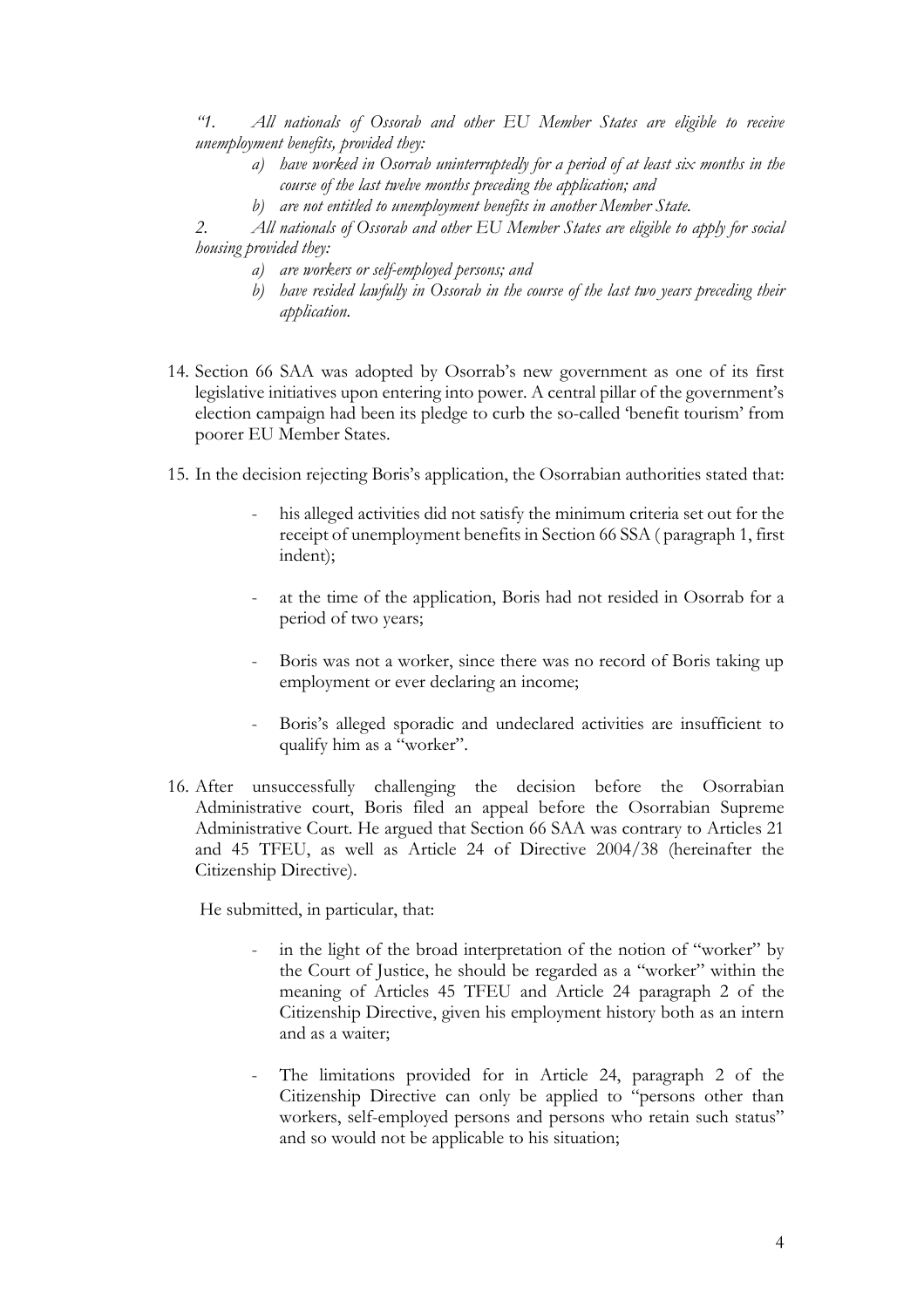- in any event, the benefits in question constitute "social assistance" within the meaning of Article 24, paragraph 2, of the Citizenship Directive and could therefore only be refused during the first three months of residence and so the conditions set out in Section 66  $(1)(a)$ and (2) (b) SAA are in breach of EU law.
- the reference to the "longer periods" provided for in Article 14(4) (b) of the Citizenship Directive only concerns job seekers who have not yet been employed in the host Member State.

the measure indirectly discriminates against nationals of EU Member States other than Emoh and that (1) such discrimination cannot be justified; alternatively, that (2) the objective of "curbing benefit tourism" cannot be admitted as a valid justification for such indirect discrimination; and (3) that, in any event, the measure would be disproportionate'

- 17. In reply to Boris's arguments, the Osorrabian authorities argue that:
	- The Citizenship Directive does not apply because Boris has been residing in Osorrab in violation of Article 7, (1) (a) and (b) of the Citizenship Directive. Not only is Boris not a "worker", but he also does not possess 'sufficient resources' to maintain himself and his son;
	- the concept of "worker" in the Court of Justice's case-law should be reconsidered in the light of the changing political and economic reality of the European Union and the growing gap between the levels of development of the Member States. Thus, a wide definition of the notion of "worker", which might have been justified in the past, would nowadays result in encouraging benefit tourism under the cover of a would-be "worker" status, without however there being a sufficiently strong link with the labour market of the host Member State. In support of this arguments, the authorities relied on the Court of Justice's judgment in *Dano*;
	- in any event, such a restriction can be justified by the objective of curbing 'benefit tourism' and is proportionate.
- 18. The Osorrabian Supreme Administrative court decided to refer the following questions to the Court of Justice of the EU:

*"1. Is a national of a EU Member State, who is not registered as a job-seeker in another Member State, where he resides, and who, in the course of almost two years, has mostly been unemployed, with the exception of a 3-month non-paid internship and some irregular and undeclared remunerated activities, to be considered a "worker" within the meaning of Article 7 of Directive 2004/38 and/or Article 45 TFEU?*

*2. If the answer to the first question is negative, does Article 24, paragraph 2, of Directive 2004/38, apply to a national of a Member State residing on the territory of another Member State, who cannot show he has sufficient resources for himself and the members of his family within the meaning of Article 7, paragraph 1, point b) of the Directive?*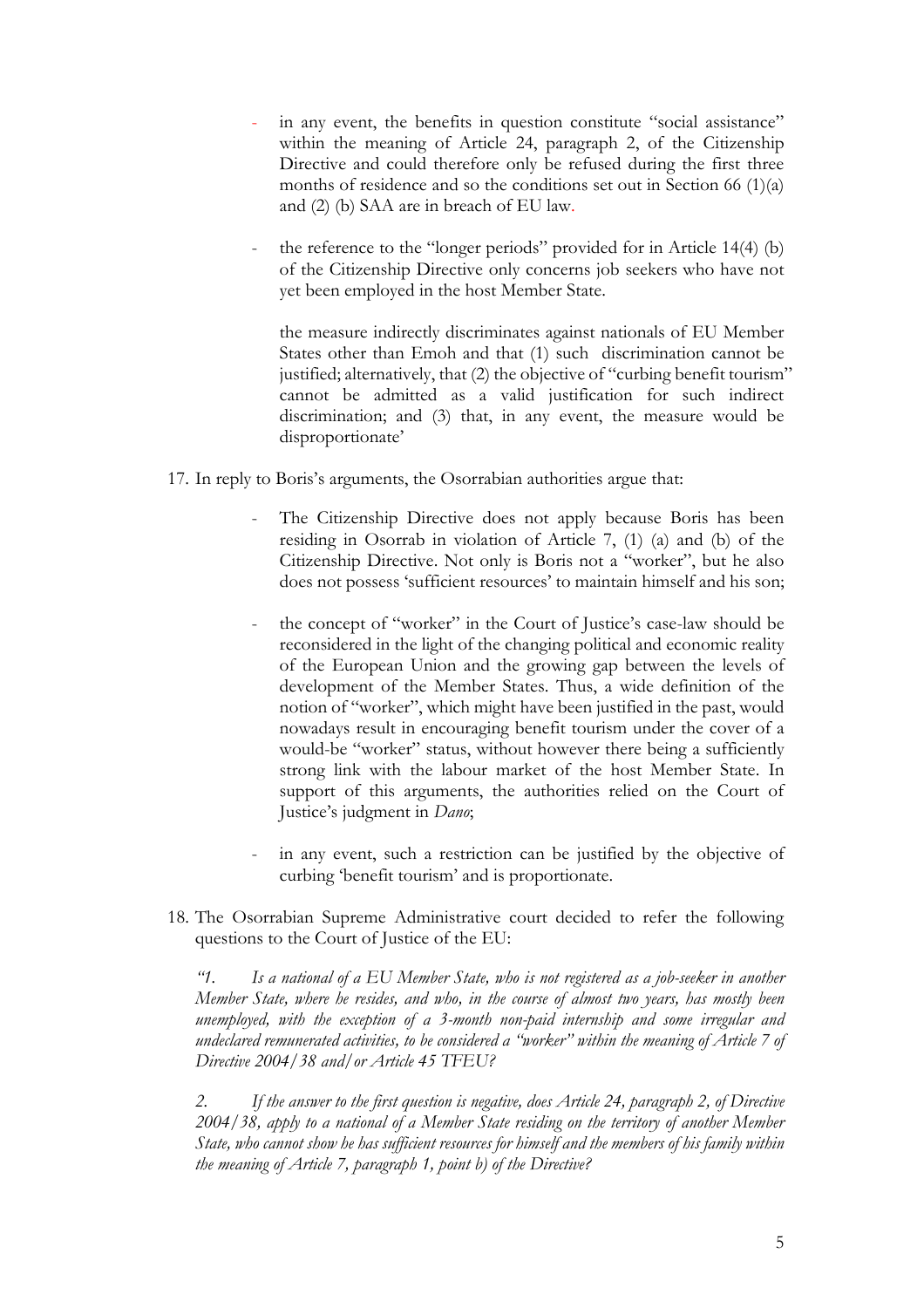*3. If Article 24, paragraph 2, of Directive 2004/38 does not apply, should Article 21 TFEU be interpreted as precluding a national measure, which pursues the objective of curbing 'benefit' tourism and which, for that purpose, makes the grant of unemployment benefits to nationals of other Member States conditional upon their having worked in the host Member State uninterruptedly for a period of at least six months and which requires such nationals, in order to be eligible for social housing, to have resided lawfully in the host Member State in the course of the last two years prior to their application?"*

#### **Miss Nezitic**

- 19. Miss Nezitic is a national of Isilibt (which is not an EU Member State), who arrived in Osorrab on a student visa in 2008 to start a two-year Masters program in veterinary studies.
- 20. During her studies, she met Boris and promptly moved in with Boris and Xela. Soon afterwards the couple got married. In February 2009, Miss Nezitic and Boris had a daughter, Ellebasi, who was born whilst they were on an extended holiday in Isilibt. Ellebasi is an Isilibti national; because she was born in Isilibt and has an Isilibti mother. Upon their return to Osorrab, Miss Nezitic and Boris forgot to also apply for Emohy nationality for Ellebasi. Emohy law makes provision for the grant of Emohy nationality to children who have one parent of Emohy nationality; on the condition that such a claim is made by that Emohy parent within ten years of the child's birth.
- 21. The happiness of the new family was short-lived as the couple quickly experienced difficulties in their marriage and so decided to separate. In the meantime, Xela and Miss Nezitic had developed a strong emotional attachment, whereas the child's relationship with his father had grown sour with Boris showing little interest in either of his children. The couple divorced in February 2010 and Miss Nezitic was granted sole custody of Ellebasi. Boris had already returned to Emoh shortly before the final divorce decree leaving Xela and Ellebasi behind Osorrab with his former wife in Osorrab.
- 22. Miss Nezitic started proceedings for Xela's adoption as well as seeking a sole custody order of Xela. Those proceedings are still pending. Whilst awaiting the outcome, the competent authority agreed that Xela should continue to live with Miss Nezetic in the interim, finding this in the best interests of the child.
- 23. Unfortunately the acrimonious nature of the divorce means that Boris has now refused to apply for Emohy nationality for Ellebasi.
- 24. After completing her studies, Miss Nezitic unsuccessfully sought employment in Osorrab. She made ends meet with the assistance of the small amount of money she received monthly from Boris's parents.
- 25. In March 2010 she applied for a residence card and, simultaneously, for social assistance in the form of child support, minimum monthly social aid and subsidised housing. All her applications were rejected by the competent authorities on the ground that, following her divorce from Boris (1) Miss Nezitic was no longer the spouse of an EU citizen and thus (2) she and her daughter no longer had a lawful basis for residing in Osorrab. At the same time the authorities adopted an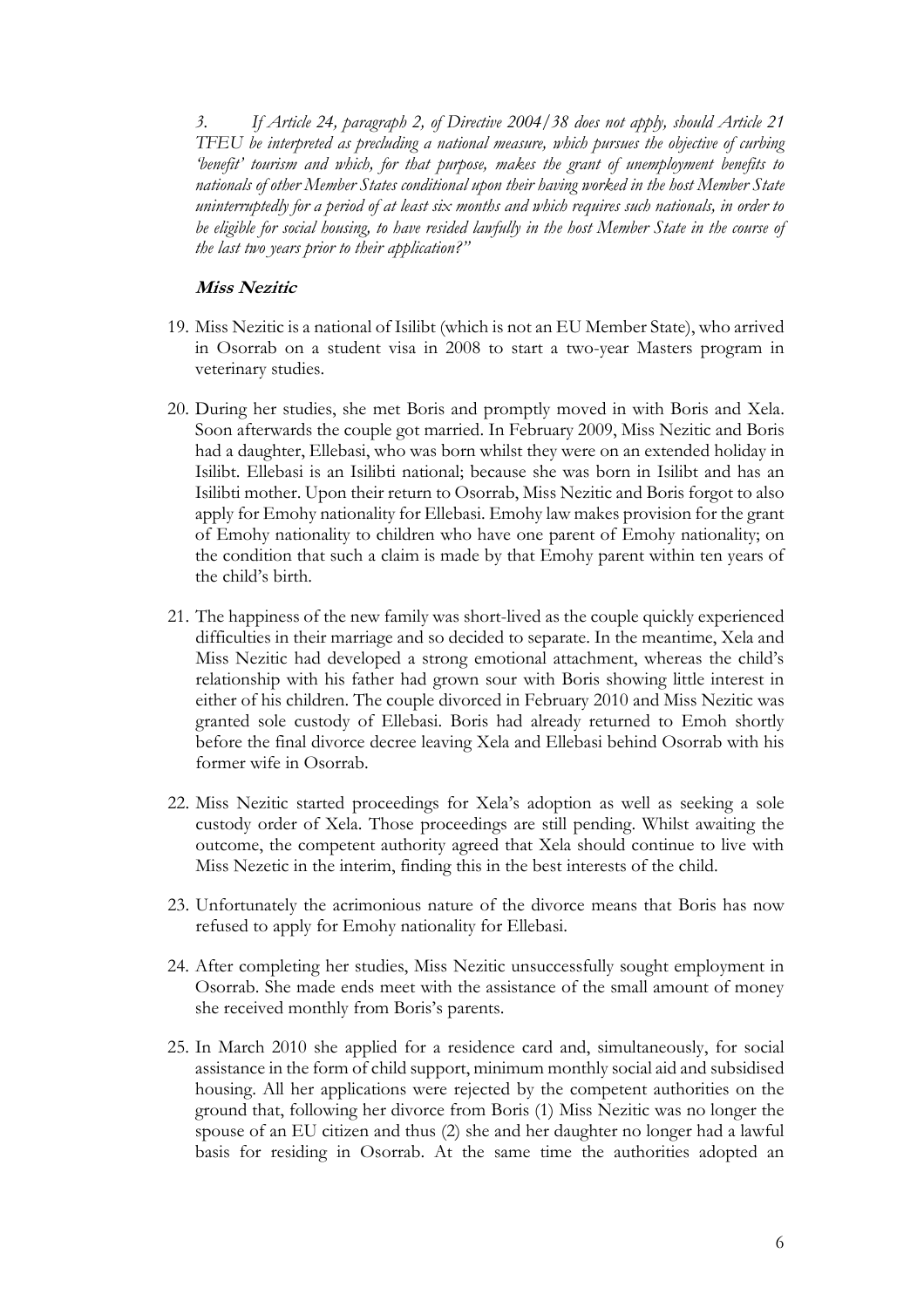expulsion order which gave Miss Nezitic 30 days to voluntarily leave the territory of Osorrab, failing which she would face compulsory expulsion.

- 26. Miss Nezitic appealed against all these decision to the Osorrabian Administrative court (resulting in the temporary suspension of the expulsion order).
- 27. The grounds of her appeal were:
	- as the third country national former wife of an EU citizen, she is entitled to residence pursuant to Article 13(2)(b) of the Citizenship Directive because she has custody of Ellebasi;
	- she satisfies the condition in Article 13(2) of the Citizenship Directive requiring 'sufficient resources' as she is currently searching for employment and receives regular monthly payments from Boris's parents-in-law;
	- alternatively, Articles 20 and/or 21 TFEU, as interpreted by the Court in cases such as *Zambrano* and *Dereci*), confer upon her the right of residence, as she is the primary carer of both Xela, an EU citizen, and Ellebasi, who is 'potentially' an EU citizen, and so her removal would lead to both children being deprived of the enjoyment of the essence of their EU citizenship rights.
- 28. In response the Osorrabian authorities submit that Miss Nezitic could not rely on any of the situations provided for by Article 13, paragraph 2, of the Citizenship Directive because, (1) she failed to show that she has "sufficient resources" in the meaning of that Article, and (2) her (former) husband has ceased to exercise his EU rights of free movement and residence.

In addition they submitted that Miss Nezitic cannot rely on Articles 20 and/or 21 TFEU, since (1) Xela is not a member of her family and she has no custody of him and (2) Ellebasi is not a citizen of an EU Member State. The case-law of the Court of Justice relied upon by Miss Nezitic would therefore be inapplicable.

29. The Osorrabian Administrative Court is unsure of whether Article 13(2) of the Citizenship Directive and, alternatively, Articles 20 and/or 21 TFEU were applicable to the situation of Miss Nezitic and therefore decided to stay the proceedings and refer the following question to the Court of Justice of the EU:

*"Where a marriage between an EU citizen and a third country national ends in divorce obtained after the EU citizen has departed from the host Member State and has ceased to exercise his rights of free movement and residence there, and where the third country national parent has custody over the divorced couple's (third country national) child and takes care of the EU citizen's child, who is a EU citizen:*

- *a. can a third country national, in circumstances such as those at issue, rely on Article 13(2) of Directive 2004/38 in order to remain in the host Member State and to claim a right under EU law to work in the host Member State in order to fulfil the requirement for sufficient resources, laid down in that article?*
- *b. Do Articles 20 and/or 21 TFEU, as interpreted by the Court of Justice of the EU, confer a right of residence to a third country national in the circumstances of the present case?"*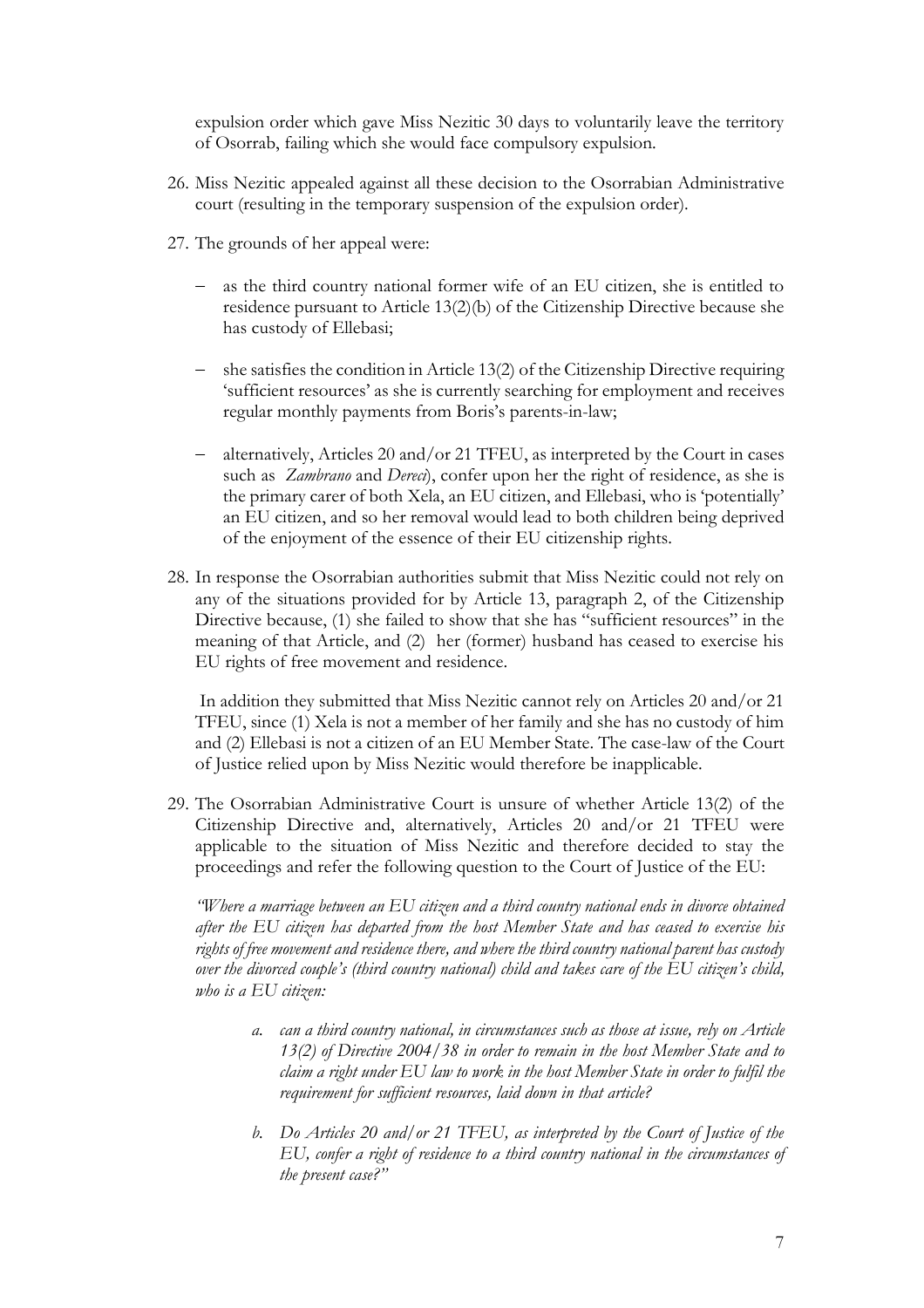### **Boris's return to Emoh**

- 30. Following his return to Emoh in February 2010, Boris struggled to find a fresh start to his life. One night, after a few too many drinks with friends in his favourite pub, Boris is caught up in a street fight and accused of seriously assaulting one of the victims. In the ensuing trial Boris was found guilty and was sentenced to 8 months of imprisonment and a fine of EUR 10 000. He was released from prison in May 2011.
- 31. In August 2011 presidential elections were held in Emoh. Boris strongly supported one of the candidates and so sought to be added to the electoral role to register to vote. He was astonished when the Electoral Commission refused to include his name in the electoral lists as under Emohy constitutional law all Emohy nationals (irrespective of residence) are entitled to vote in national elections. The Electoral Commission referred him to Section 210 of the Voting Rights Act (VRA), which provides as follows:

## **Section 210**

*"A person who has been sentenced to imprisonment by final judgment delivered in an EU Member State is not eligible to vote."* 

- 32. Chapter XII of the VRA, called "European Parliament Elections" enumerates which provisions of the Act are also applicable to European Parliamentary elections. Section 210 is cited among those provisions.
- 33. Boris challenged the Electoral Commission's decision in an expedited procedure before the Emohy Administrative Court, relying upon Articles 39 and 49 of the Charter of Fundamental Rights and Freedoms (the Charter) and argues that such a permanent and unconditional ban on the exercise of his right to vote is disproportionate. He also states that he was able to rely upon the Charter in these circumstances as the registration restriction applied equally to both national and to EU parliamentary elections. Thus, the ban, if upheld, would permanently delete his name from the electoral lists and thus prevent him from voting in all sorts of elections, including elections to the European Parliament.
- 34. The Electoral Commission refuted this argument stating that, by virtue of Article 51 of the Charter, the Charter does not apply since the situation was purely internal and that EU law does not apply to national presidential elections. They added that in any event, the restriction was proportionate.
- 35. Unsure about the correct interpretation of the Charter, the Emohy Administrative Court decided to suspend the proceedings and to make a preliminary reference to the Court of Justice of the EU in the following terms:

*"Are Articles 39, 49 and 51 of the Charter of Fundamental Rights of the European Union to be interpreted as precluding EU Member States from imposing an indefinite and automatic ban on the exercise of voting rights of all individuals, who have been sentenced to imprisonment by final judgment delivered in a EU Member State?"*

# **The procedure before the Court of Justice of the EU**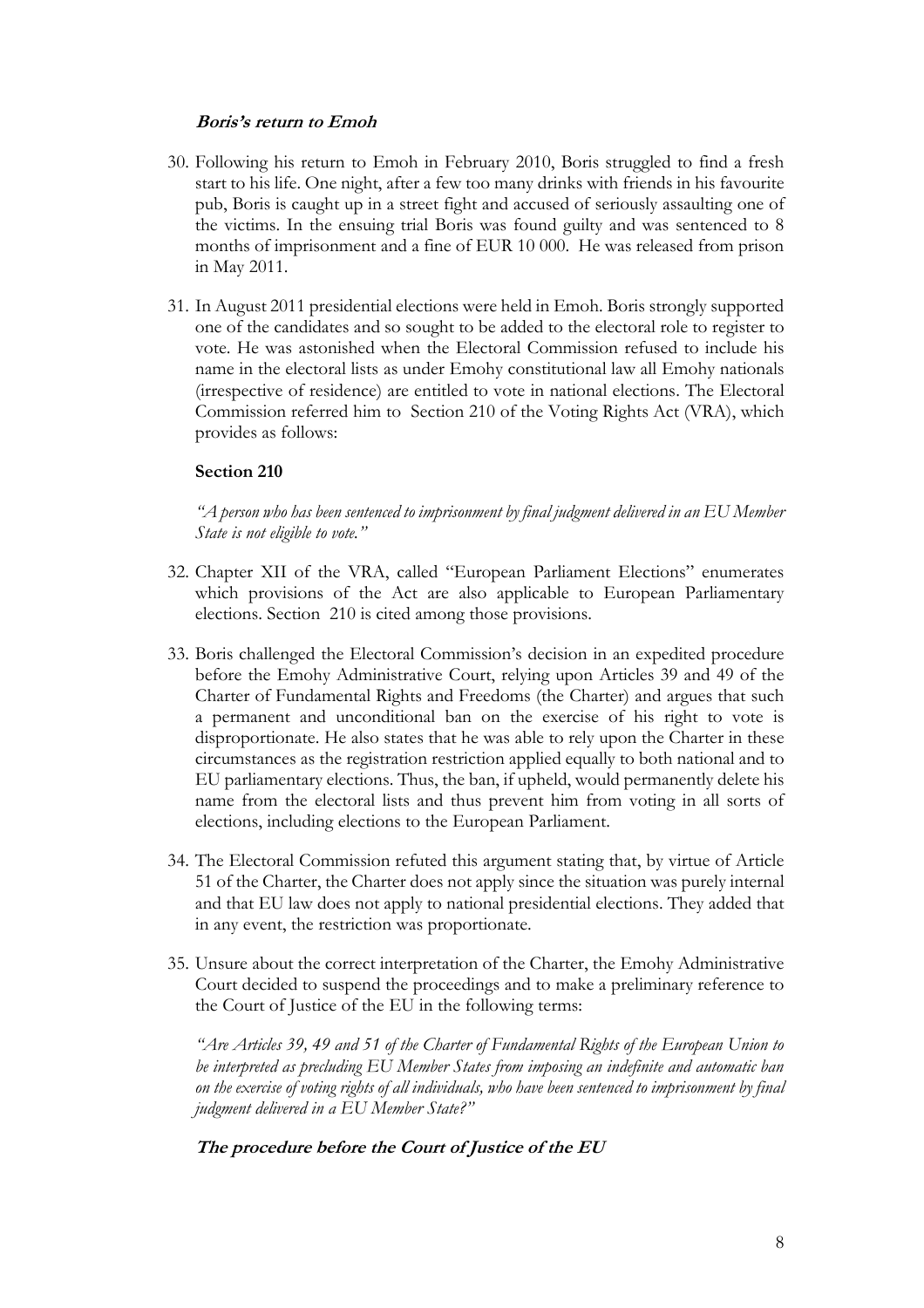- 36. Given the connection between the factual background of the above mentioned preliminary references, , the Court of Justice of the EU decided to examine the preliminary questions together in the following order:
	- "1. *Do Articles 20, 21 and/or 45 TFEU preclude a national measure, which requires students who have benefited from a state grant for studies in a higher education institution in a Member State, to seek and/or obtain employment in that Member State during the first five years immediately following the completion of their studies, failing which they are required to reimburse the whole amount of the grant, together with interest?"*
	- *2. Should a national of an EU Member State, who is not registered as a job-seeker in another Member State, where he resides, and who, in the course of almost two years, has done a 3-month non-paid internship and has supposedly exercised some sporadic and undeclared remunerated activity:*
		- *a. be considered a "worker" within the meaning of Article 7 of Directive 2004/38 and/or Article 45 TFEU?*
		- *b. if the answer to question 2(a) is negative, does Article 24, paragraph 2, of Directive 2004/38, apply to a national of a Member State residing on the territory of another Member State, who cannot show that he has 'sufficient resources' for himself and the members of his family within the meaning of Article 7, paragraph 1, point b) of the Directive?*
		- *c. if Article 24, paragraph 2, of Directive 2004/38 does not apply, should Article 21 TFEU be interpreted as precluding a national measure, which pursues the objective of curbing 'benefit' tourism and which, for that purpose, makes the grant of unemployment benefits to nationals of other Member States conditional upon their having worked in the host Member State uninterruptedly for a period of at least six months and which requires such nationals, in order to be eligible for social housing, to have resided lawfully in the host Member State in the course of the last two years prior to their application?*
	- *3. Where a marriage between an EU citizen and a third country national ends in divorce obtained after the EU citizen has departed from the host Member State and has ceased to exercise his rights of free movement and residence there, and where the third country national parent has custody over the divorced couple's (third country national) child and takes care of the EU citizen's child, who is a EU citizen:*
		- *a. can a third country national, in circumstances such as those at issue, rely on Article 13(2) of Directive 2004/38 in order to remain in the host Member State and to claim a right under EU law to work in the host Member State in order to fulfil the requirement for sufficient resources, laid down in that article?*
		- *b. Do Articles 20 and/or 21 TFEU, as interpreted by the Court of Justice of the EU, confer a right of residence to a third country national in the circumstances of the present case?*
	- *4. Are Articles 39, 49 and 51 of the Charter of Fundamental Rights of the European Union to be interpreted as precluding EU Member States from imposing an indefinite*